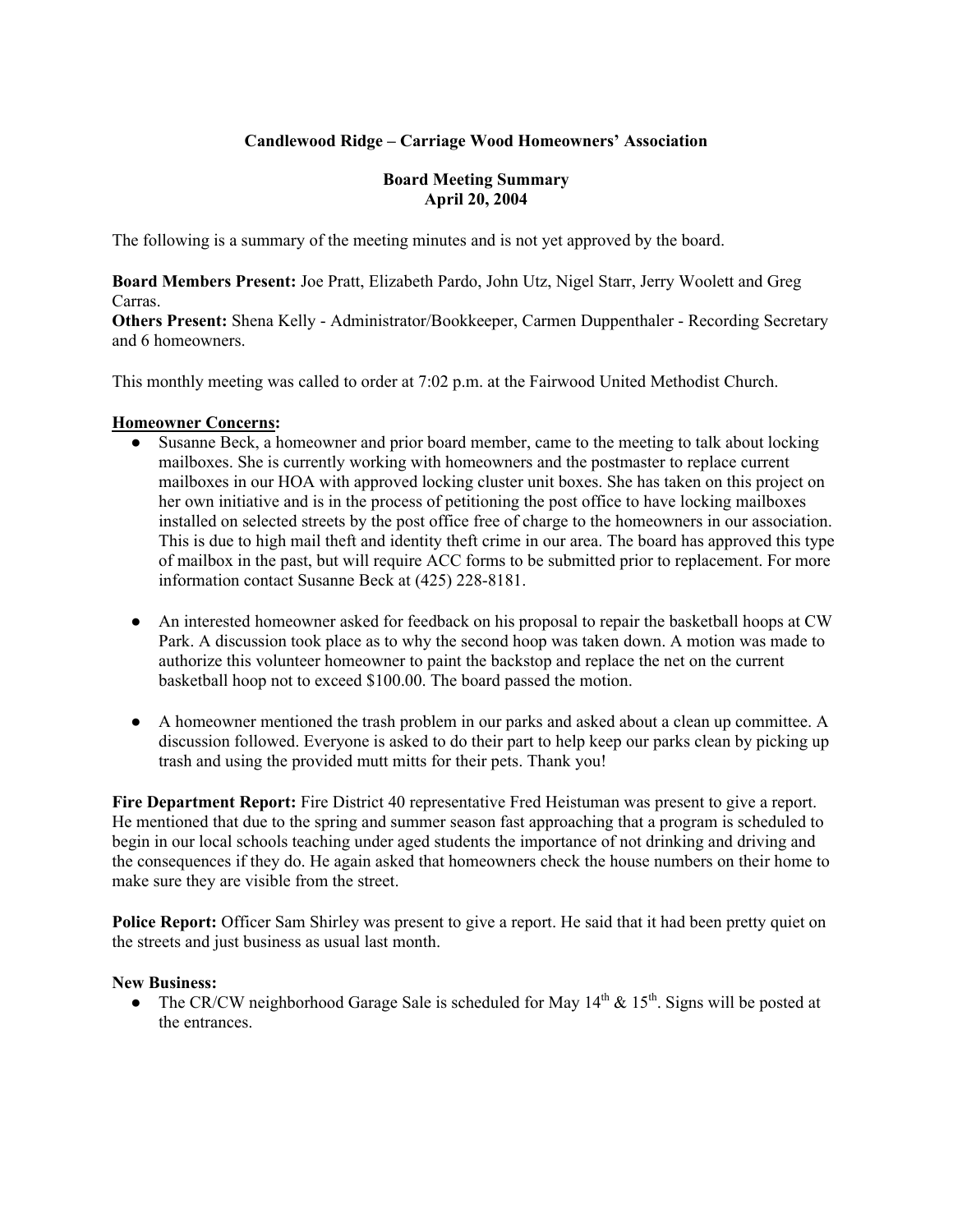#### **Legal and Insurance Report:**

A review and discussion of attorney Greg Cromwell's presentation from last month's meeting took place. The board discussed switching from our current attorney and using Greg Cromwell as our new attorney. A motion was made to contact Mr. Cromwell, present our Covenants, Bylaws and existing approved Policies for his review and determine what the next steps are in the approval process to adopt new Rules & Regulations. The board passed the motion.

#### **Common Areas Report:**

A new section of the play curb was received and installed at the big toy in CR Park. An Arborist evaluated the trees in CR Park and inspected the root damage to the path in the park. The arborist provided an evaluation report to the HOA. The common area committee now needs to evaluate, prioritize and make recommendations based on this report to present to the board for approval. Two car hoods were found and need to be removed from the north and south ends of CR Park. Graffiti was removed on the benches and big toy at CW Park.

#### **Architectural Report:**

The ACC committee report was presented and discussed. They are currently working on 13 homeowner approval requests as follows:

1 shed in backyard, 1 fence, 1 mailbox stand replacement, 7 roofs, 1 paint, 1 house addition and 1 play structure.

A discussion took place about the approval process for play structures and the guidelines on size and height of play structures. It was determined that approval would need to be on an individual homeowner ACC approval basis.

**Complaints Negotiations Report:** The complaints report was presented. Currently there are 6 pending and 4 new complaints in process. A discussion followed.

**Treasurer's Report:** The March budget comparison was presented and briefly discussed. It was said that 5 delinquent homeowner accounts are being sent to the collection agency.

# **Committee Reports:**

The Welcoming Committee – No report this month.

The Easter Eggstravaganza – Thanks to everyone who participated in making this year's Easter event a success by donating their time and helping out. Thanks also to all the local businesses that donated items for the raffle. It was a beautiful day for the Easter event and a lot of fun for the families of our community. The event had an expense of \$134.17 above the allotted budget. A motion was made to accept the \$134.17 expense overage and was passed by the board. Many of the supplies purchased for this year's event will be used again in future years. If you are interested in volunteering to head up the committee next year, please call Karen Gates at (425) 235-1178.

The Candlewood Ridge Park Path Committee – recently held a committee meeting. They discussed options for redoing the path and are favorably inclined to properly removing the roots and repaving the path. The discussion will resume at next months meeting. For more information or to volunteer call (425) 227-4227.

Block Watch Committee - our neighborhood has a block watch program to discourage crime in our area. This effective program has neighbors working together to prevent crime by watching out for each other's homes and property, and by promptly reporting unusual incidents to the police. Volunteers for block watch captains are needed. Please contact the HOA if interested in participating in this committee at (425)